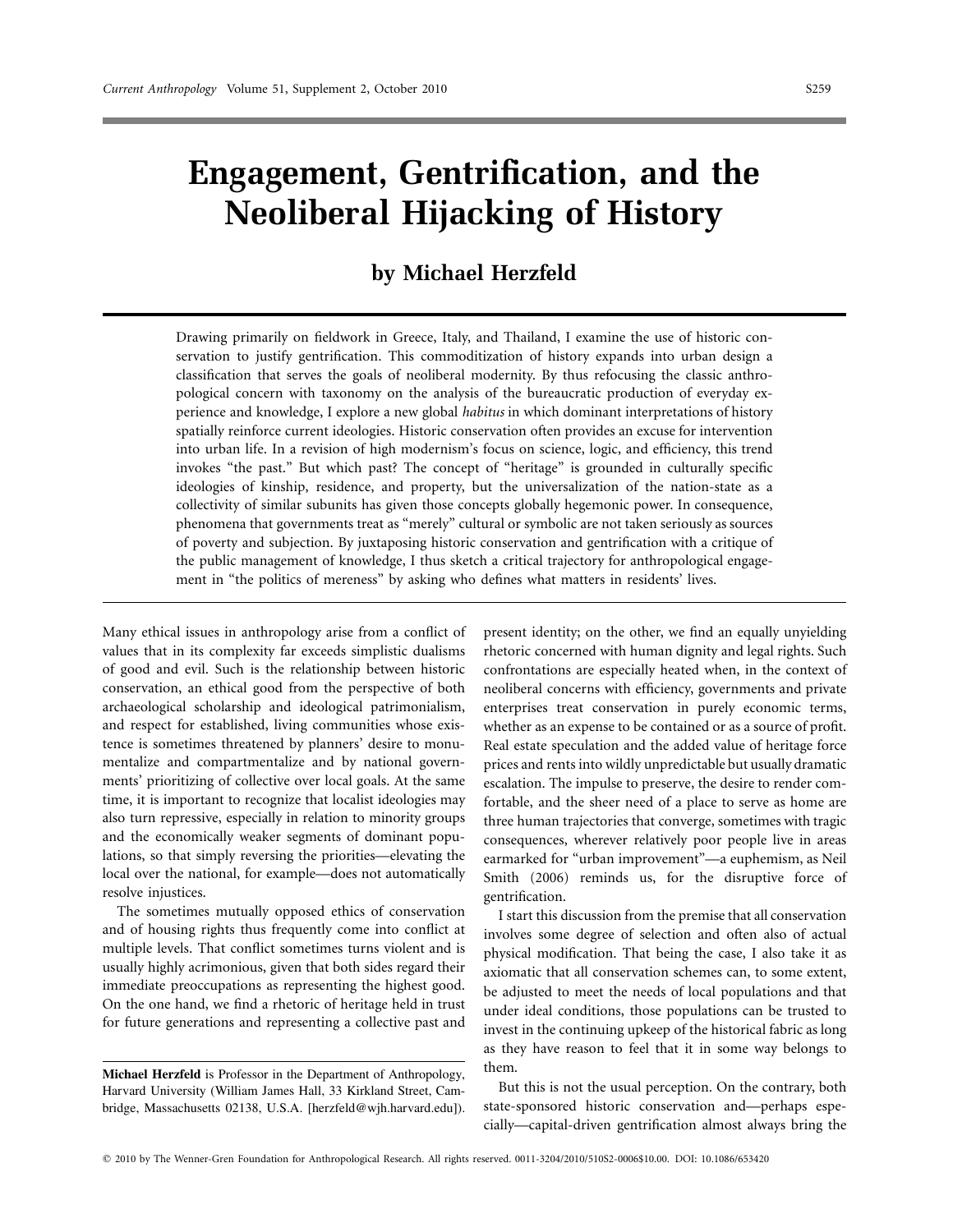tragedy of eviction in their train. Only when householders are also owners, and thereby able to improve their own economic condition along—and through—the increased value of their properties, can they avoid being cast on the rubbish heap of history. This happier scenario does occur. It happened, for example, in the small Cretan town of Rethemnos, where I conducted research on the impact of historic conservation laws in the 1980s (Herzfeld 1991); not only were the residents owners of their homes, but by the time the value of real estate had really begun to escalate in earnest, they had become savvy entrepreneurs fully aware of the material advantages of living in houses acknowledged by the authorities as "historic" and greatly attractive to (especially) foreign tourists. The locals flourished as hoteliers and shopkeepers, and their once dilapidated old houses, now blessed with the empowering label of "Venetian" (or at least "traditional"), captured both the imagination and the cash the tourists brought.<sup>1</sup>

But in most places—such as the communities in Rome and Bangkok where I have worked more recently—the effects on a population predominantly made up of renters has been nothing short of catastrophic (see Herzfeld 2003, 2006, 2009). In Rome, in the central district of Monti (located roughly between Santa Maria Maggiore and the Colosseum), the escalation of prices resulted from a rash of real estate speculation. In Bangkok, political and symbolic claims to the highly visible segment of the old Siamese capital and dynastic monumental complex in which the Pom Mahakan community lived were linked both to concerns about potential drops in property values and to the authorities' desire to create a sacred space that would be off-limits to ordinary residents.

These two cases nevertheless do have a common dimension. Because the preservation of heritage has been the motivation for both, I argue that the rather academic-sounding topic of heritage and history is not irrelevant to the needs of the victims. Indeed, there are two excellent reasons for pursuing it: first, because its allegedly overriding importance is used as a justification for occasionally horrendous acts of violence and dispossession, and second, because the reaction to it often includes a form of fervent localism that all too easily translates into ethnic prejudice—in a word, *racism*—in a dynamic that further isolates the victims and also turns them into potential victimizers as well.<sup>2</sup> Even when local residents make an appeal to national sentiment as a justification for their struggle, they may at least implicitly exclude others. "We are Thai people," said the residents of Pom Mahakan, even as their leaders also sought to emphasize their Buddhism-based Thainess through

1. Being "Venetian" was considered an advantage because, especially in contrast to the despised label of "Turkish" (i.e., Ottoman), it placed the owner's cultural capital squarely in "the West" and thus aligned the owner with the dominant ideology of the Greek nation-state. The label of "traditional," while less useful in securing funding from the national archaeological service, played an important role in promoting boutique hotels and tourist gift shops.

2. On homelessness, see Desjarlais (1997) and Marcus (2006); on gentrification, see Smith (2006).

acts of charity (especially toward the victims of the 2004 tsunami in the largely Muslim and Malay-speaking segments of the southern part of the country). When such declarations do not swiftly morph into forms of intolerance in practice, we may be able to recognize the wisdom and restraint of particular local leaders; the more negative result, in which localism becomes a form of exclusion, often instead follows the bad example set by municipal or national politicians. These are unequivocally matters that deserve and indeed demand serious analysis, and they bring into sharp focus the key dilemma with which I opened this discussion: in a contest between living people and objects from the past, need one side vanquish the other for a persuasively ethical solution to emerge?

Most evidently at stake here is a choice between economic and other values. The globally dominant economic ideology we usually know as neoliberalism opposes the interests of local people and favors those of speculators and bureaucrats, subjugating the residents' lives to impersonal imperatives masquerading as "improvement" and "development."3 (Its local representatives usually claim that they are upgrading the quality of the neighborhood, but it soon becomes apparent that they have neither consulted the local residents nor tried to live among them in order to appreciate the importance of place in their sense of collective identity.) This is not a conclusion to which a scholar would necessarily come through study in the library, but anthropologists, working in the field, rapidly undergo an intense socialization into precisely these dimensions of the conflict.

Indeed, a seriously engaged anthropology capable of opposing such trends does not, necessarily, or even easily, arise from carefully programmed applied work. Instead, it emerges from the serendipitous nature of field research itself. For potentially hostile critics, especially officials whose entire outlook is circumscribed (or, rather, shielded) by what Richard Wilson and Jon Mitchell (2003:10) have called "documentary legal fetishism" and who work within a tradition of legal positivism in which definitions trump narratives,<sup>4</sup> such a rejection of

3. The term *neoliberalism* is a generalization that incorporates several distinct ideological strands. For present purposes, however, I prefer to treat them all as sharing the common argument that freedom of choice and opportunity should render questions of economic justice irrelevant (or, at best, constitute true economic justice); in virtually all versions, the weak go to the wall. This, for example, is the logic of "improving a neighborhood," a rhetorical strategy that disguises the brutality of the eviction of those unable to resist the economic might of the financial speculators.

4. For a critical discussion of another instance of legal positivism, from Greece, see Pollis (1987). In the Pom Mahakan case, the legal decision that a "public park" (*suan sattharana*) and a residential presence were mutually incompatible seems to have sprung from this decision and forms the basis of the most recent official attempts to expel the residents (I return to this development later in the article). The residents had earlier countered such implications by creating their own "public garden" (also *suan sattharana* in Thai), but the authorities had quickly destroyed this evidence of an alternative perspective and dumped truckloads of garbage onto the residents' creation in order to give greater symbolic and material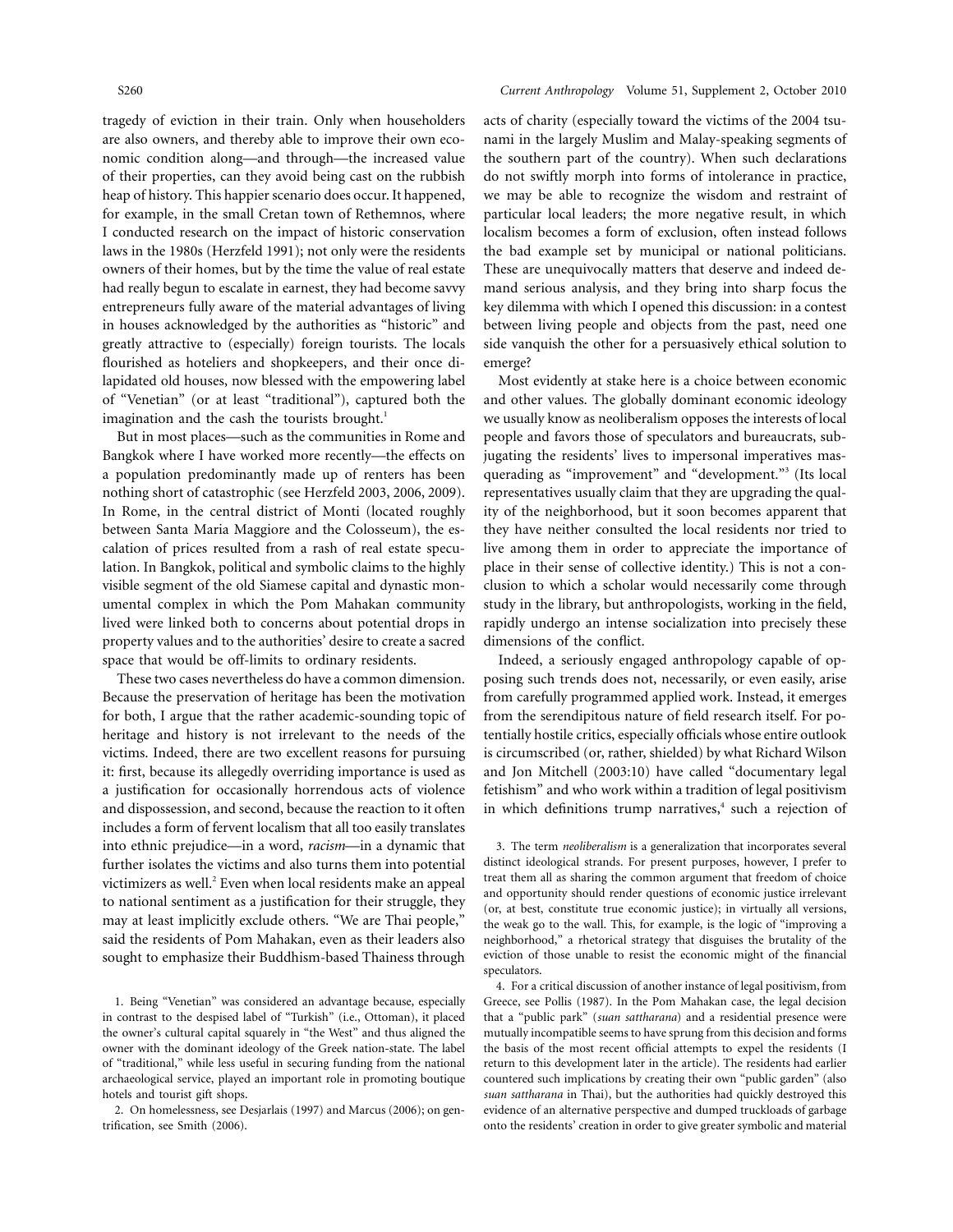formal method must itself seem suspect, and anthropologists usually have a hard time explaining the value of their work to bureaucrats of this persuasion. Anthropologists also risk alienating well-meaning activists. These activists, who have often enjoyed a long association with NGOs, sometimes hold a narrowly Western-derived view of social justice. This orientation sometimes leads them to look for finite solutions and to "detemporalize and decontextualize" in ways that conflict with perspectives derived from the experience of longterm, deeply engaged fieldwork.<sup>5</sup>

My active participation in the struggle of the Bangkok community of Pom Mahakan to remain located on its present dwelling site, in the middle of a monument claimed as historic by the national ideology and the municipal authorities, thus elicited skepticism from positivistic social scientists, members of the public, and numerous officials, all of whom raised doubts that I would have good, uncontaminated data. How, they variously demanded, could I expect to be objective when I was so passionately committed? That question further highlighted for me the fact that an objectivist (Bourdieu 1977: 3–4) position was not merely untenable but was in fact part of the problem. The residents of Pom Mahakan, a largely recent accretion of residents from around the country and now occupying a piece of prime real estate between the circumvallation of the old Bangkok royal city of Rama I and one of the most important remaining canals, find themselves in a fight against administrators who have largely persuaded their public of the unimpeachable rationality of legal arguments that are, in reality, embedded in arbitrary definitions and circular arguments.

The positivism of official discourse is thus central to the residents' problems, although they have developed a remarkable capacity to adapt it to their own purposes. Like the inhabitants of so many other Thai communities facing eviction, they live in a world in which the concept of "data" (*khaw muun*) has been hypostatized by market forces as a weapon of the extraordinarily strong—as a justification for sometimes violent depredations against the poor. I found it interesting that they and their supporters often in turn invoked the notion of data to describe the key elements of their self-defense and came to realize that they had little choice but to follow this modality in a contest largely dominated by a positivistic state modeled on colonial prototypes.<sup>6</sup>

To those who questioned the scholarly appropriateness of my direct involvement in the struggle of the people of Pom Mahakan, I answered in their own terms—those of data quality. Above all, that engagement allowed me access to information (a much better word than *data*) I would otherwise never have been allowed to acquire, especially after I joined them in their barricaded community on the day they thought the authorities were about to "invade," with possibly violent and even fatal repercussions. In response to the objections, I began to wonder whether the so-called objective judgment demanded by my critics might perhaps be dependent on *not* having enough information. This is especially ironic in that quantity seemed to be a key concern of theirs. Charges that Pom Mahakan contained "only" 282 people, or that the residents of the house in Rome where I became similarly involved in a struggle against eviction were "only" 10 families (and not especially poor at that), represent *significance* in terms of numerological incantation capable of eliciting strong public support for the purported logic of a stance that actually opposes the interests of that same public by overlooking the emblematic importance of a small sample.

Small, however, does not necessarily mean insignificant. What was done to the people of Pom Mahakan could a fortiori happen to much larger populations, and indeed that appeared to be the longer-term plan. There are many such small communities along Rajdamnoen Avenue, and all of them, although to varying degrees, thwarted the planners' desire to create order (*khwaam mii rabiab*) and beauty (*khwaam suay ngaam*) by removing the messiness of human presence. Pom Mahakan was evidently the leading domino, and its fall would have been the signal for a massive intervention all along that wide thoroughfare. The threat of even wider repercussions also lurked not far below the surface of official pronouncements; indeed, the leaders of Pom Mahakan insisted that their case was part of a larger pattern demanding solidarity among the poor (a strategy that helped to cement their alliance with numerous other communities similarly resisting eviction and contributing labor and moral support to the Pom Mahakan cause). In the same way, the besieged denizens of the historic center of Rome quickly latched on to a friendly politician's pronouncement that they represented an "emblematic" example of a once dominant social formation.<sup>7</sup>

Furthermore, the idea that such a small community was intrinsically unimportant illustrates a key dimension of the local "politics of significance" (Herzfeld 1997), locally orchestrated in terms of a populist anti-intellectualism typical of the stance of then prime minister Thaksin Shinawatr. Thaksin often lumped academics and NGO activists in a common roster of enemies; indeed, his most energetic critic and favorite target before his fall from power during the 2006 coup was an anthropologist, Thirayuth Boonmee.

force to the destruction. Questions of legal theory have real implications for the way events unfold.

<sup>5.</sup> I take this expression from Lynn Meskell's (2009:xxxiii) critique of theories of social justice that seem especially incompatible with debates over the complexities of heritage management and ownership.

<sup>6.</sup> I use this rather cautious formulation because Thailand was never officially a colony of any foreign power, although it has certainly been subject to strong external interference by Western colonizers and their local client elites. See Herzfeld (2002), Hong (2004), Jackson (2004, 2007), and Thongchai (2001, 2002).

<sup>7.</sup> The politician was then senator Athos De Luca, a member of the Green Party and something of a housing rights activist as well as a conservationist (see Herzfeld 2009:278). For a useful account of a major phase in the development of solidarity among Thailand's poor, see Massingham (2003).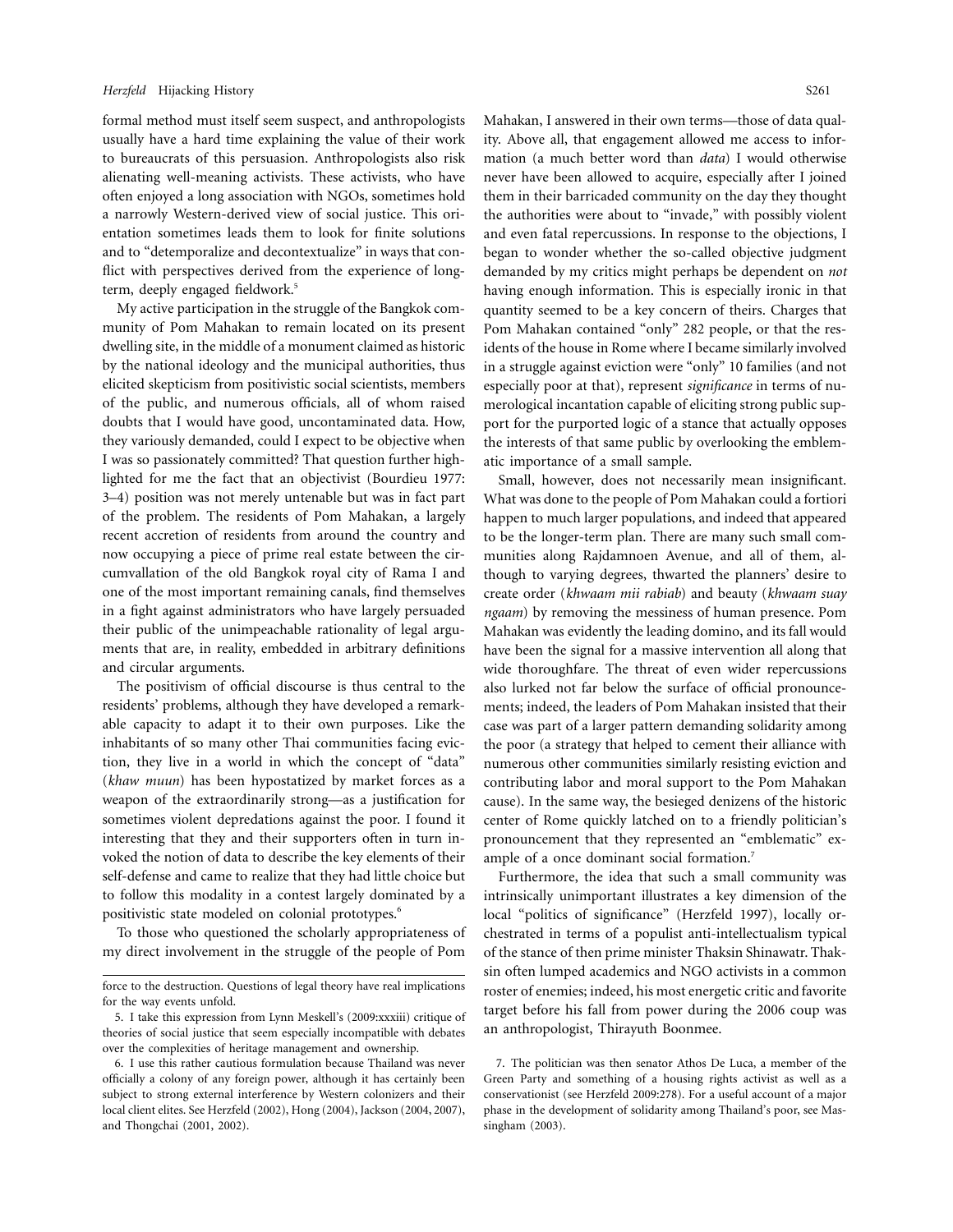Such anti-intellectualism is particularly hostile to disciplines like social and cultural anthropology, with its insistence on what outsiders often see as trivial or abstruse detail. Nationalists are especially allergic to disciplines that, through their very practices, combat their numerological dismissal of minority population as, quite simply, too small to be worth bothering about, and they find it very easy to appeal to populist notions of "science" in order to portray anthropology as concerned with the trivial, the anecdotal, and the merely silly.<sup>8</sup> Such mischievous misrepresentations easily gain wide public purchase because they appeal to the currently worlddominant definition of common sense. There is thus always both pressure and temptation to surrender to this way of thinking and to renounce the technical concerns of our discipline in order to meet the criterion of social relevance.

One of the planks in the populist platform concerns the notorious academic penchant for obscure language. Whether such language is ever necessary is a good question, requiring a thoughtful and case-specific response. Tactically, there seem to be good reasons to avoid it; it has exposed anthropology to a great deal of undeserved ridicule. On the other hand, the use of jargon does not automatically disqualify the ideas it is used to express. We cannot afford to throw out the scholarly baby with the bathwater of obscurantism.

The differential uses of history to challenge the heritage industry illustrate this key point. It is not as though the idea of heritage is unimportant to the anti-intellectual forms of populism; on the contrary, it is the linchpin of some of the most egregiously chauvinistic ideologies in the world today. Its emotional appeal gives archeology a powerful grip on the collective imagination, sometimes investing historically debatable territorial claims with apparently incontrovertible academic authority (see, e.g., Abu-El Haj 2001; Hamilakis 2007: 14–15). But the notion of heritage itself requires careful analysis rather than—to suggest a useful antidote to the epithet "jargon"—sloganeering. If we want to avoid Eurocentrism, we should be especially careful not to forget the roots of the concept of heritage in specifically Western notions of inheritance and kinship; some of the terms used for it—*patrimoine* in French, *patrimonio* in Spanish and Italian—make that even clearer and invoke specifically patrilineal norms in the bargain.9 The universalizing of Western concepts has not ceased simply because some anthropologists and others object to it.

It is no coincidence that heritage has also gained great prominence as neoliberal forces—as in both Rome and Bangkok—have seized on the commercial value with which it invests what had hitherto been treated as dilapidated old properties, or, in Thompson's (1979) term, *rubbish*. It is thus especially important in this particular arena that our strictly scholarly work should not be shunted aside in favor of popularizing and simplification. We should not passively accede to the assumption that small communities are irrelevant to the future of humanity; the questions they raise about official historiography are often a salutary reminder that humanity has more than one narrative up its sleeve. In this sense, defending such communities becomes a defense of the scholarly enterprise itself.

I did not begin work in Pom Mahakan with any intention of becoming embroiled in its politics. Indeed, I did not really intend to work there at all. I was conducting research on the Rattanakosin Island Project, a development plan for the old dynastic capital of Thailand that, I thought, would give me useful insights into the links between present-day politics and the significance of historic buildings, and I had been looking at several other communities. I was invited to Pom Mahakan after some NGO activists, knowing that a certain Harvard professor was around, had apparently decided that getting me involved might bring some symbolic weight into their court. But the benefits were not one-sided. It was only when I acceded to an invitation to visit the community during a time of protest that I began to realize that this was the chance I had been awaiting.

Not only was the community seemingly obsessed with history, because its leaders realized that historical claims offered what was probably their only realistic chance to force recognition from the municipal authorities, but also they were glad to have whatever symbolic capital they thought I could bring to bear on the local authorities. Even more important, they were pleased that I did not immediately promise them that I would support their cause—indeed, I had told them I would not do so until I had examined their situation to my own satisfaction. I pointed out that there were sometimes public imperatives that could conceivably override the demands of local community interests, and I wanted to think about that possibility. I explicitly framed my caution about not making rash promises in contrast to the operating mode favored by politicians. In the end, however, I quickly decided that the construction of an empty lawn in place of a vibrant community had nothing to recommend it, especially when set against the sheer suffering that forced relocation would entail.

Thus, I did not pursue engagement for its own sake. I did, however, discover that scaling the size of my "field site" down to this tiny community actually intensified my access to intimate information, placed my work more palpably in the midst of a nationwide network of activists and students, and allowed me to view the entire Rattanakosin Island Project from the perspective of some of its economically least privileged residents. It also proved to be a remarkable microcosmic mirror for almost the entire range of Thai politics. In other words, the reduced scale served my research well; less was more. The criterion of sample size was spectacularly irrelevant to the depth of insight and access to which I became privy.

To be sure, the idea that this was an "insignificant" com-

<sup>8.</sup> I have elsewhere discussed these tactics in the Greek context; see especially Herzfeld (2005:138).

<sup>9.</sup> For a more extended discussion and further references, see Herzfeld (2009:3, 313).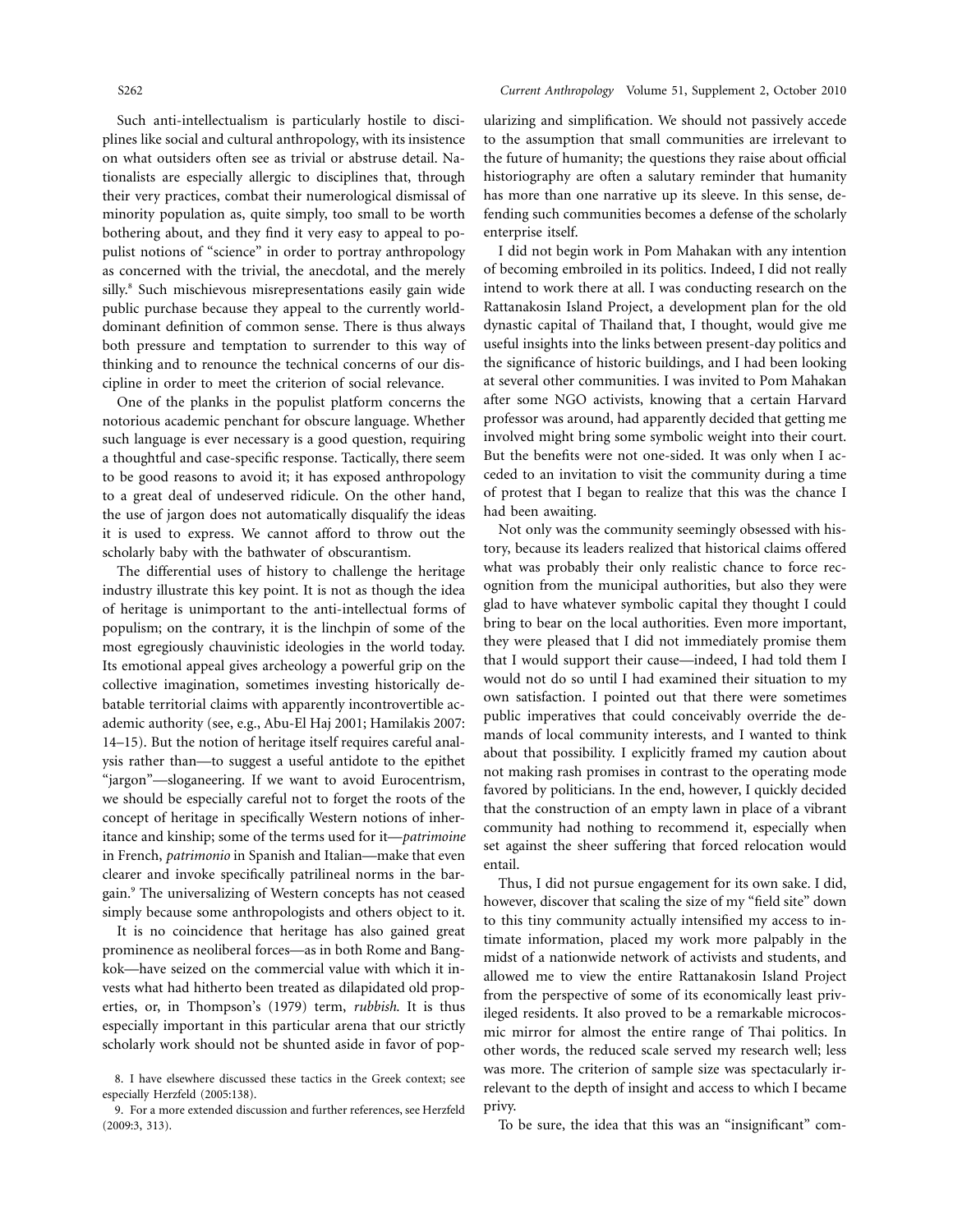munity—that it was too small to be worth bothering about, given the huge problems in Bangkok's slums and the much larger eviction plans that were already in motion elsewhere was clearly an issue for the residents themselves; they saw themselves as emblematic of "small folk," although from my point of view that was precisely what made them more interesting and representative of the population at large. In a sense, those who felt that other, larger sites with more obvious problems—abject poverty, drugs, frequent violence—deserved more immediate attention were right. But it is important to remember that I did not enter Pom Mahakan as an intentional activist; I became involved in their cause through the gradual development of friendships and scholarly interest.<sup>10</sup> If their problems were going to prove more manageable, so much the better; their solution might then become a model for tackling similar problems on a larger scale. This perspective apparently, and I suppose understandably, particularly displeased some of the bureaucrats, who at the very least faced the risk of an increased work load as the potential significance of Pom Mahakan for the larger scale of social activism became increasingly clear to the public.

The residents of Pom Mahakan themselves were the main reason for my decision to endorse their project of becoming guardians of the historic site in exchange for the right to continue living there. They were certainly not as desperately poor as the more indigent residents of Klong Toey, the most notorious Bangkok slum, but with an adult unemployment rate estimated at around 70%, they were certainly in trouble. They dealt with their problems collectively; whenever a family was in difficulty, the entire community would meet to help it overcome its problems. Again, the community had formerly been prey to a fairly serious drug problem, which was one of the scourges of Klong Toey; this gave their bureaucratic opponents a handy weapon that the latter were quite willing to use. But in fact the community had already dealt with this issue in impressive fashion—and, interestingly, in a way that showed that the leaders, at least, had important and socially useful connections with the national police.

These leaders had collaborated with local police representatives to pressure the few pushers who had been active in the community into either leaving or abandoning their trade. This project was accomplished with none of the violence of Thaksin's infamous "war on drugs." Instead, several of the community leaders were given the status of "community police" (*tamruat chumchon*) and were given powers of arrest after being trained by local police with whom they thereby established what was to prove a useful rapport in the longer term (and indeed up to the present). They forced the few

pushers who were active to decide between leaving the community and desisting from their trade, and they conducted educational sessions to make sure that parents and children were aware of the dangers—including that of social exclusion—that drugs represented. By the time I arrived, it was clear that the problem no longer existed in any substantial sense. Bright-eyed, clean children and adolescents ran happily around the community's spaces, the clearest evidence—as was pointed out to me—that this place was virtually drug free.

Some municipal officials nonetheless continued to claim, mendaciously, that the drug problem had persisted and typified the community. At the very least, these officials were guilty of ignorance; more uncharitable interpretations nevertheless might seem justified in view of their clear desire to be rid of the Pom Mahakan community once and for all. One very high-ranking city official gave the drug issue as a key reason for which I should avoid Pom Mahakan altogether. This particular official was later seen walking past the community as though no one she knew lived there, a stance that enabled her to persist in her politically useful ignorance of the actual situation but that signified to the residents little more than a refusal on her part to acquire any knowledge that might cause her to change her mind.

My interest in Pom Mahakan was undoubtedly inconvenient for many—if not all—of the municipal bureaucrats. The tiny community was already a thorn in their side as they sought to take effective control of the symbolically important dynastic center, and they only wanted to be rid of this nuisance—for that is how they clearly perceived the community. At least for the moment, they were thwarted, although the final outcome is still not certain as this article goes to press. Slated to be the first of many communities in the project area to undergo forced relocation, presumably in part because it was among the demographically smallest and economically weakest, Pom Mahakan had managed to galvanize public opinion and to deploy an impressive array of academic support to a point at which the authorities felt compelled to resort to legal devices instead of the relatively easy path of direct violence.<sup>11</sup>

A strategic focus on history gave the residents the cultural capital they needed to carry their cause into the public arena. The resulting expressions of support, which came from a wide range of academics and NGO activists (and many who were both) as well as members of the royal family and foreign observers who had learned of their story, clearly served to delay and deflect the bureaucrats' plans. The community, and those of us who worked with it, built up a "current" (*krasae*) of public opinion that was to prove crucial in "buying time" (*soea waelaa*)—a tactic used not only by the communities but

<sup>10.</sup> Compare, for example, the massive problems of the drug-infested slums of Klong Toey (Bangkok's port area) and the heroic efforts of the famous Father Joe Maier (see Maier 2002). Father Joe himself did not have time to invest in Pom Mahakan. He did tell me, however, that he had no objections to my own involvement, simply recognizing that the sheer scale of the difficulties of Klong Toey precluded his extending himself any further.

<sup>11.</sup> See especially Herzfeld (2003). The community achieved a rather sudden visibility, partly (but only to a small measure) as a result of my own writings in local newspapers, interviews with journalists, engagement in highly publicized academic conferences on its plight, and the management of a contact with the United Nations Committee on Cultural, Economic, and Social Rights in Geneva.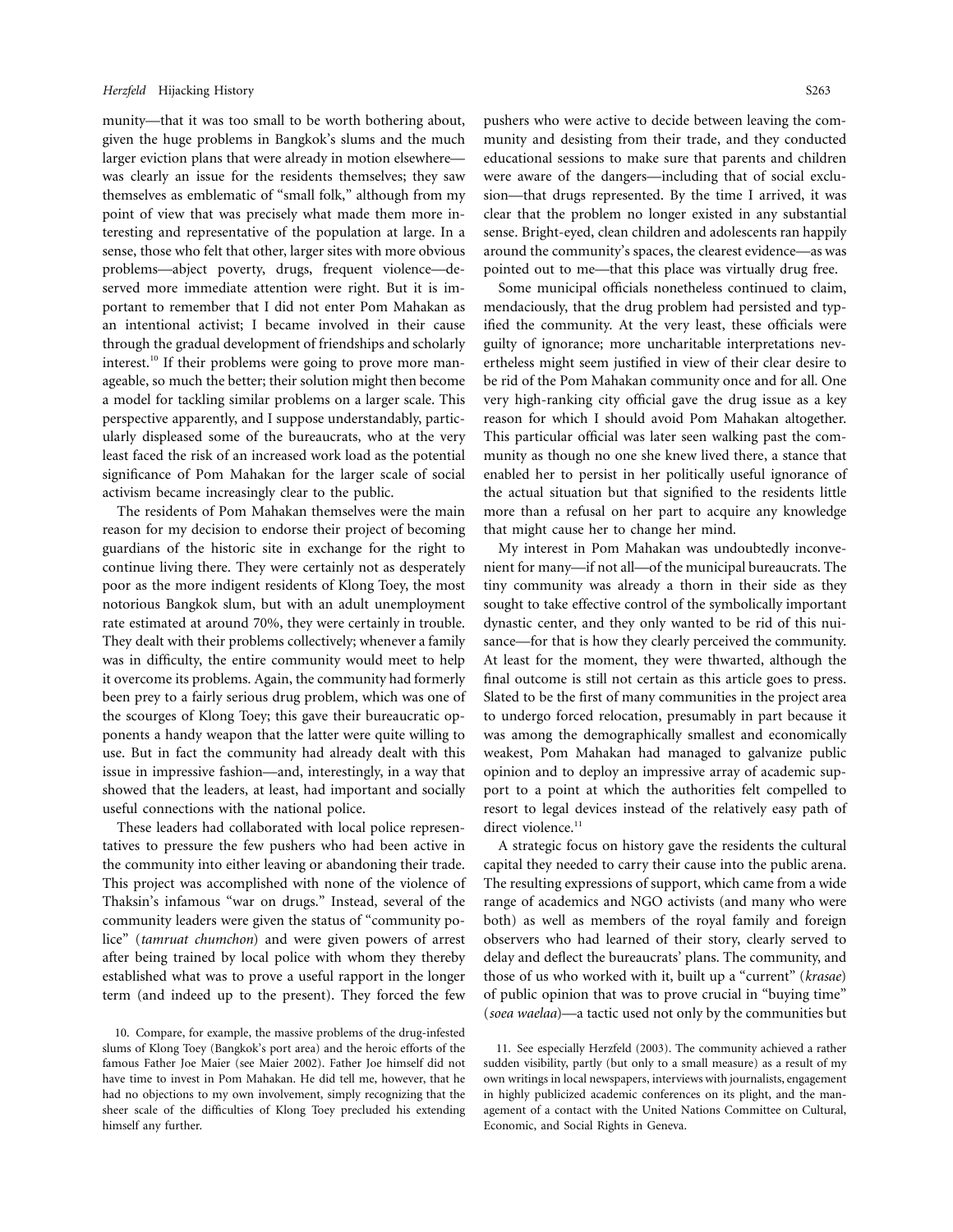S264 *Current Anthropology* Volume 51, Supplement 2, October 2010

also by their opponents in the city bureaucracy. Over the several years from the period of my main fieldwork to a series of brief subsequent visits, for example, I noticed that *tuk-tuk* (three-wheel taxi) drivers, initially unaware of the community's name or even of its existence, began to recognize both (and perhaps knew me as someone who was helping the community, a point of sympathy because most of these drivers were economic refugees from the poorest part of the country). $^{12}$ 

The resulting visibility has certainly fended off immediate violence, but questions about the future of the community persist. Despite the socially more sensitive policies of one recent governor of Bangkok, Apirak Kosayodhin, the situation remains precarious, especially as—in an act of high-modern bureaucracy that exemplifies the difficulties they face—a court ruling has recently gone against the residents' right to remain on the site on the grounds that it is incompatible to have a community and a public park in the same space. Whether this latest setback, a perfect example of legal positivism in action, will prove fatal, it is now at least somewhat more likely that the residents' demands for decent compensation will not go unrequited if they are finally forced to move out.<sup>13</sup>

This, then, is a local case that shook the conscience of a nation—so much so that even at an early point I was asked to write (or find someone to write) an article for a new periodical, *Thailand Human Rights Journal* (Herzfeld 2003), the first issue of which was intended to cover all the major cases current in Thailand. Pom Mahakan had certainly captured national attention.<sup>14</sup> The involvement of numerous students—at least four master's theses were written about the site (one of which has been published in minimally updated form [Thanaphon 2007])<sup>15</sup>—and the interest displayed by journalists, many of whose newspapers had initially been hostile but were won over by the dignified but impassioned selfpresentation of the community leadership, have not only changed the trajectory of the community itself. The increased

12. Matters are somewhat more complex, however, because most *tuktuk* drivers were and are Thaksin supporters, whereas the community, having eventually been helped by prominent members of the proroyalist Democrat Party and having adopted the role of guardians of a royal architectural heritage, have found themselves aligned more convincingly, although still somewhat ambiguously, with the present government.

13. The Thammasat University archaeologist Pthomrerk Kedudhat has turned his considerable energies to community advocacy, and one of his projects concerns a close examination of the possibilities for revising the legal obstacles to the community's desire to remain on the site. Now (2009) that the same party (the Democrat Party, *Paakh Prachaathipat*) controls both the government and the municipality, there may be better opportunities than ever before for promoting such an initiative.

14. I accepted the invitation myself, and the article appears as Herzfeld (2003). For reasons that were never fully explained to me, the journal was forced to cease publication immediately after the release of that first issue.

15. This volume is of more than incidental ethnographic interest in the context of the politics of knowledge, because the author cites my Greek work (Herzfeld 1991) as a source of theory but makes no mention at all of my involvement with the community.

visibility that the community thereby gained also enhanced a lively public discussion about the meanings of democracy, participation, and many of the other buzzwords that could, under the right circumstances, become central foci for a larger public awareness of the great disparities of wealth that exist in the country as well as of the ways in which the national history is constantly rewritten with the intention of excluding or marginalizing those groups that lack effective power.

Some years before my work in Bangkok, I had become involved in the struggles of an even smaller group of people in Rome—effectively 10 families living in a single large old house in a side street called Via degli Ibernesi. The house had been subdivided into apartments many decades before, and its residents formed a tiny microcosm of what many local observers regarded as the typical Roman neighborhood, a mixture of people of differing economic status and background. Pom Mahakan and the Via degli Ibernesi cases shared a set of important features: a small and thus manageable case that stood some chance of succeeding; visible positioning in the symbolically charged historic center of a capital city; social status that sets the group off in style and culture from both the entrepreneurial classes and the local bureaucracy; an internally somewhat diverse population; and intelligent, flexible leadership.

I would like to highlight just one of these key features. Pom Mahakan sits beside the main avenue leading down to the symbolic heart of old Bangkok, the Grand Palace, in an area much frequented by tourists and largely occupied in the daytime with a host of bureaucratic and entrepreneurial offices and in a zone of rising real estate values. Although many of its newer homes are decrepit, it boasts several wooden houses that are representative of the major phases of central Thai vernacular architecture over the past two centuries. In Rome, Via degli Ibernesi, with a commanding view down to Piazza Venezia, similarly occupies prime real estate, and the *palazzo* (residential building) in question forms part of a historically interesting architectural complex. The residents of both places have lived in far from ideal conditions—in Pom Mahakan most live in what are virtually slum conditions, while in Via degli Ibernesi the owners' tactics included refusing to make basic renovations in the hope that dilapidation and the absence of modern conveniences would eventually drive the residents away.16 But in neither case were the residents the poorest in town, and in no sense were they collectively dysfunctional.

Despite my growing engagement, which began in Rome and positively erupted in Bangkok, my final goal has remained the elucidation of the processes of transformation taking place in local understandings of history and temporality—in the politics of the past. This academic commitment is not antithetical to the presentist politics of my engagement. On the

<sup>16.</sup> When I told one of the Via degli Ibernesi leaders about my experiences in Bangkok, she remarked—immediately recognizing the parallels between the two cases—that truly the world was a village.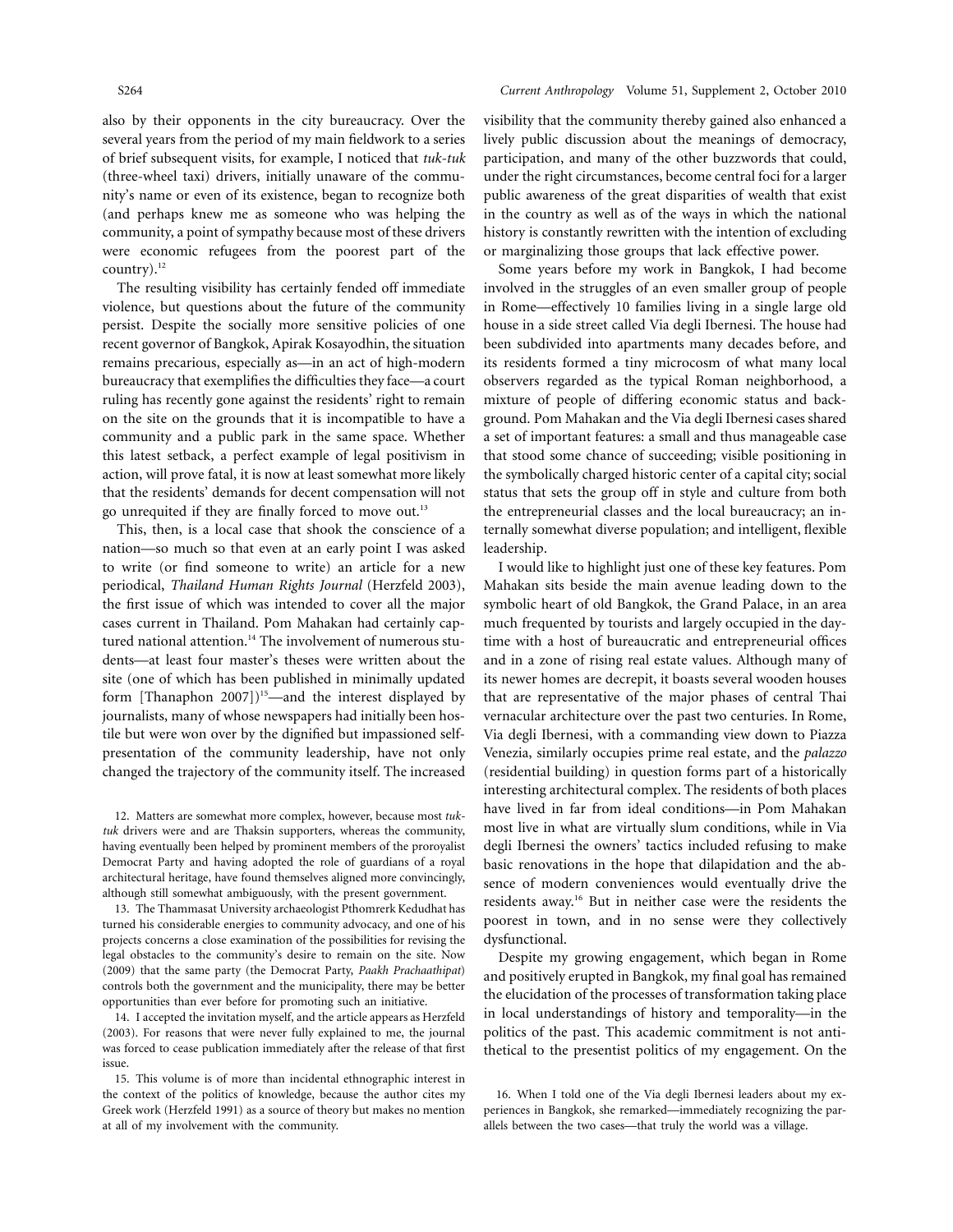contrary, I see social life as entailed in a complete and unhierarchized mutuality of theory and description, structure and agency, and rules and practices—parallel binary pairs to which one can easily fit the relationship between the academic analysis of changing temporalities on the one hand and the political commitment to those whose lives were disrupted by these changes on the other. For if the academic commitment had something of "structure" and "convention" about it, this gave shape and manageability to the struggles into which I was increasingly drawn; those struggles and my involvement in them, on the other hand, both shaped and changed the horizons of my research. Such a direct experience was in itself an arresting, pragmatic demonstration of the practice-theory thesis that structure and agency/practice are but two sides of the same coin.

I do not wish to imply by this discussion that we should never carry out "applied anthropology."17 But we can and should distinguish between an anthropology that sees intervention as its immediate and primary goal and one—this is what "engaged anthropology" means to me—that instead allows involvement to emerge from the academic pursuits that both led the scholar to that particular site or group and offer illuminating insights into the dilemmas faced by informants.<sup>18</sup> This practical perspective, which more fully allows for a careful appraisal of the ethical complexity of such situations as those considered here, reflects the way in which the experiential reality of social structure always (and only) emerges in the actual performance of social interaction—in everyday life and in field research—and in which it is made palpable by creative play with its conventions (Giddens 1984:25–28; Herzfeld 2005:37, 183–199). Such a position, I suggest, goes far beyond the usual call to adopt a code of ethics. It enjoins continual watchfulness and a realization that the ultimate

17. But I do remain deeply suspicious of the genre (for useful critiques, see Escobar 1995, Ferguson 1990, Fisher 1995, and Gupta 1998).

18. History is inevitably contested. Anthropologists have known this for a long time, and the Sahlins-Obeyesekere debate (see Borofsky 1997; Obeyesekere 1992; Sahlins 1985, 1995) shows that they have themselves been far from immune to such contests—indeed, its obviously ideological contours also show rather dramatically that the idea of an objectivist approach simply reproduces the socially embedded fact that our decisions about what constitutes historical truth are often determined by social and rhetorical positioning. Aristotle understood this well when he pointed out that "metaphor" was always something *other* people did in contrast to one's own expertise in the literal truth (Lloyd 1990:21). The sheikhs studied by Shryock (1997) similarly understood this principle in relationship to their own segmentary decoction of the unitary pretensions of the nation-state into which a Eurocentric modernity had dragged them. It is not—contra the apparently willful misunderstanding of certain critics of a context-sensitive approach (e.g., D'Andrade 1995)—that facts do not matter, but that, as Giambattista Vico pointed out in an explicitly anti-Cartesian argument (see Herzfeld 1998:76), *facts are representations*, and as such, they have a material existence in the socially experienced world. Factuality is thus, to continue the same conceptual line, emergent in scholarly and political practice alike. When we examine the consequences of historic conservation and gentrification, we are faced with a selective culling of historical data for the purpose of buttressing arguments about "rights," "local identity," and so forth.

ethical betrayal is to close the books on a case still in contestation or to assume that ethical principles are clearly defined and beyond discussion. I do not intend to oppose the idea of an ethical code here, but I do want to suggest that the bureaucratization of ethics can result in highly unethical or amoral stances and in forms of exclusion that have sometimes deeply painful consequences.<sup>19</sup> Stakeholders, bureaucrats, politicians, even speculators—all have their points of view. To try to capture the entirety of this complicated mixture as a reified "culture" or to summarize an appropriate response in terms of a fixed ethical code merely occludes the allimportant detail through which we can begin to understand the situation as a process and a dynamic. I propose the term *essentialist relativism* for the reduction of these complexities to a single, static culture because it suggests that the entire situation is off-limits for anthropological critique, especially by outsiders. *Critical relativism*, by contrast, engages not only the analytic but also the political response of the anthropologist. The latter, more faithful to the model of observer *participation*, a term nicely echoed in NGO rhetoric,<sup>20</sup> also recognizes the inevitability of having to perform and—in more genuinely creative moments—to *deform* the conventions that regulate protest and debate, thereby actively contributing to political as well as cultural processes of change. $21$ 

Here, the creative invocation of historical "rights" offered a usable and often surprisingly flexible argument against an unsympathetic state in the one case (Pom Mahakan) and the privatization of public space in the other (Via degli Ibernesi).<sup>22</sup> Both the state and the entrepreneurs depend on a prefabricated past, producing a logic that local activists have learned to deploy against its source. I saw this in my Greek work (Herzfeld 1991), where residents could relate the historic significance of their houses to the dominant state historiography in a number of contrasting ways: those who wished to demolish and replace them called them "Turk houses," a truly derogatory term in the context of Greek nationalist rhetoric, whereas those who thought to benefit from the largesse of the national archaeological service in order to transform their homes into hotels were quick to embrace the "Venetian" (and thus "Western") label instead. Residents became particularly practiced at exploiting this binarism; because most of the houses could not be dated with any precision, they were some-

19. This, clearly, is a key problem with the requirements of committees, such as the Institutional Review Boards in the United States, that are charged with overseeing social science research on individuals and groups. These committees' procedures often seem geared more toward protecting our institutions from legal liability than toward deflecting potential harm to our interlocutors, significantly dubbed "human subjects" for the committees' purposes.

20. "Participation," too, is nevertheless subject to various forms of manipulation. All such terms, wherever they occur, should be examined in terms of how they are used in specific contexts.

21. This is a crucial aspect of what I call "social poetics," which is intended as a theory of cultural change over the long haul as well as of micropolitical interaction (Herzfeld 2005:183–191, 198–199).

22. See Low and Smith (2006).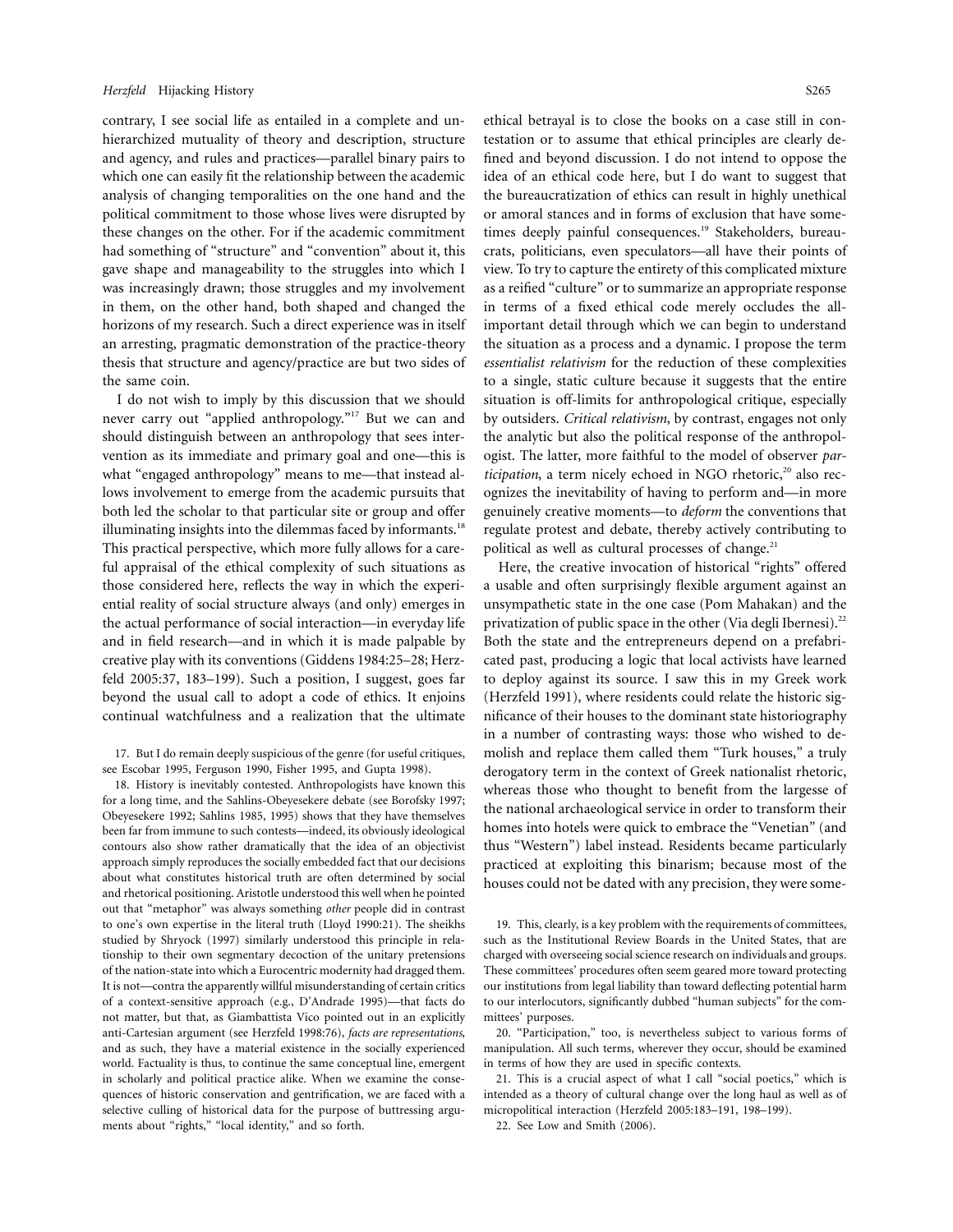## S266 *Current Anthropology* Volume 51, Supplement 2, October 2010

times able to make choices between massive modification (even including demolition) accompanied by a rhetoric of modernization on the one hand and careful preservation accompanied by a rhetoric of heritage and high culture on the other, according to what they saw as being in their best economic interests.

An ever-present danger is that in fighting the state in these terms, residents end up having to collude ideologically with it. The leadership of Pom Mahakan is at least partly aware of this danger, which represents what Verena Stolcke (1995; see also Holmes 2000) has identified as "cultural fundamentalism," although their loyalty to the fundamental institutions of the Thai state, and especially to the monarchy, is not negotiable and should not be doubted. They have identified the age of most of the older buildings on the site in terms of "reigns" (the dynastic succession), thus tying their fortunes to those of official historiography. In a country with strict laws protecting the monarchy from criticism and with a culture of consensus in public display and debate, the most effective strategy is always to represent one's cause as a refraction of the larger national (and royal) interest and to suggest that criticism of that cause therefore represents an offense against the latter. The deployment of unity, expressed through the use of national flags and royal portraits, is the only acceptable mode of protest, both because of the residents' own expressed sentiments and because, whether or not it works, that modality is at least seen as ethically and legally unassailable.<sup>23</sup>

Hostile officials, on the other hand, dispute the community's status on the grounds that it is an agglomeration of people of very different backgrounds and places of origin. They also invoke the absence of documentary evidence of ownership and point to the considerable number of longterm squatters—squatters, be it noted, who were warmly welcomed by those already living on the site and who have contributed signally to the development of the sense of community that the municipal authorities' pressure tactics have only intensified still further.

It is the municipal bureaucrats' hostility that compels the Pom Mahakan leadership to play in the unifying conceptual field of dynastic succession and Thai nationalism rather than in that of distinct but overlapping histories and identities. $24$ 

Yet at least one of the leaders appears to be fully aware of the dangers of such an assimilationist approach, and in fact the small community museum—also protectively labeled "pavilion of the community's local knowledge" (*saalaa phumipanyaa chumchon*) in invocation of a current form of political correctness—contains plentiful materials that record the residents' struggles. Similarly, when I told the leaders that some officials appeared to dismiss their claims to community status on the grounds of multiple origins and that this seemed inconsistent with the assimilationist national self-image and ideology, the word *diversity* (*khwaamlakhlaai*) was suddenly part of the local vocabulary. Official rhetoric can be countered with language that expresses the internal tension between hierarchy and egalitarianism, or between cultural unity and creative difference, that is the hallmark of collective selfconception in the modern Thai polity.25

There is a parallel here with the way in which residents of Roman complexes like the building in Via degli Ibernesi lay claim to being the last of the ancient Romans. Here, the residents, disaffected by the apparent indifference of national politicians, are tempted into collusion by the political heirs of Mussolini and the pre–World War II fascists—politicians who are not averse to exploiting the disjunctures between national and local levels of identity and political action.<sup>26</sup> Yet here, too, even those who were loudly criticized by leftist neighbors for their alleged collusion with a nasty form of rightist politics were acutely uncomfortable about the identification. What is an anthropologist to do in such cases? It is no use pretending to be neutral; even seeking balance is a political act. I involved two left-leaning and ecologically minded senators in the struggle; one of them also participated, along with other representatives of the governing coalition, in a press conference at which they were an important counterweight to the presence of neofascist leaders and operatives.

Clearly we cannot decide questions of social justice on the basis of political party affiliations. On the other hand, we can insist that a wide range of conceptual alternatives be deployed so that social actors can make well-informed choices. Globalization is a fact of life. But is does not have to be a *neoliberal* fact of life; indeed, it has been around for far longer than any currently dominant economic ideology. Moreover, the availability of choices means that we, too, have opportunities to

25. I discuss this tension as it plays out in Pom Mahakan in a recent paper (M. Herzfeld, "Paradoxes of Order in Thai Community Politics," unpublished manuscript).

26. For an example of this, see Herzfeld (2009:283).

<sup>23.</sup> When the Pom Mahakan residents requested the active support of the United Nations Committee on Cultural, Economic, and Social Rights in Geneva, the committee's letter was copied to the king. This allegedly infuriated municipal officials, but there was nothing they could do about it, and it afforded the residents some impunity in their ongoing struggle against eviction.

<sup>24.</sup> Byrne (2009), also writing about Thailand, develops a related position, suggesting that scholars should incorporate local understandings of cosmology in their engagements with historic conservation. While I warmly endorse the overall thrust of his argument, I find it ironic—and indicative of the larger context that we all must confront—that to advance it, and perhaps also impelled by the interesting but risky comparison he attempts between modern Thailand and medieval Europe, he deploys the category of "popular religion," a term that can inadvertently suggest a

hegemonic categorization of official ("Buddhism") and local ("animism") as conceptually separate and mutually exclusive domains that happen to "overlap and entangle" (for an excellent critique of this dualism in the context of Greek religious practices today, see Stewart 1989). To be sure, he then forthrightly and quite rightly concludes that the alleged incompatibility of ritual with science is "one of the conceits of Western modernity," a point that makes his overall position much clearer. The Pom Mahakan residents and Thai positivists who invoke "Buddhism" to justify their conceptions of "data" show that active conceptual *bricolage* both dissolves such binaries and redeploys them for political ends.